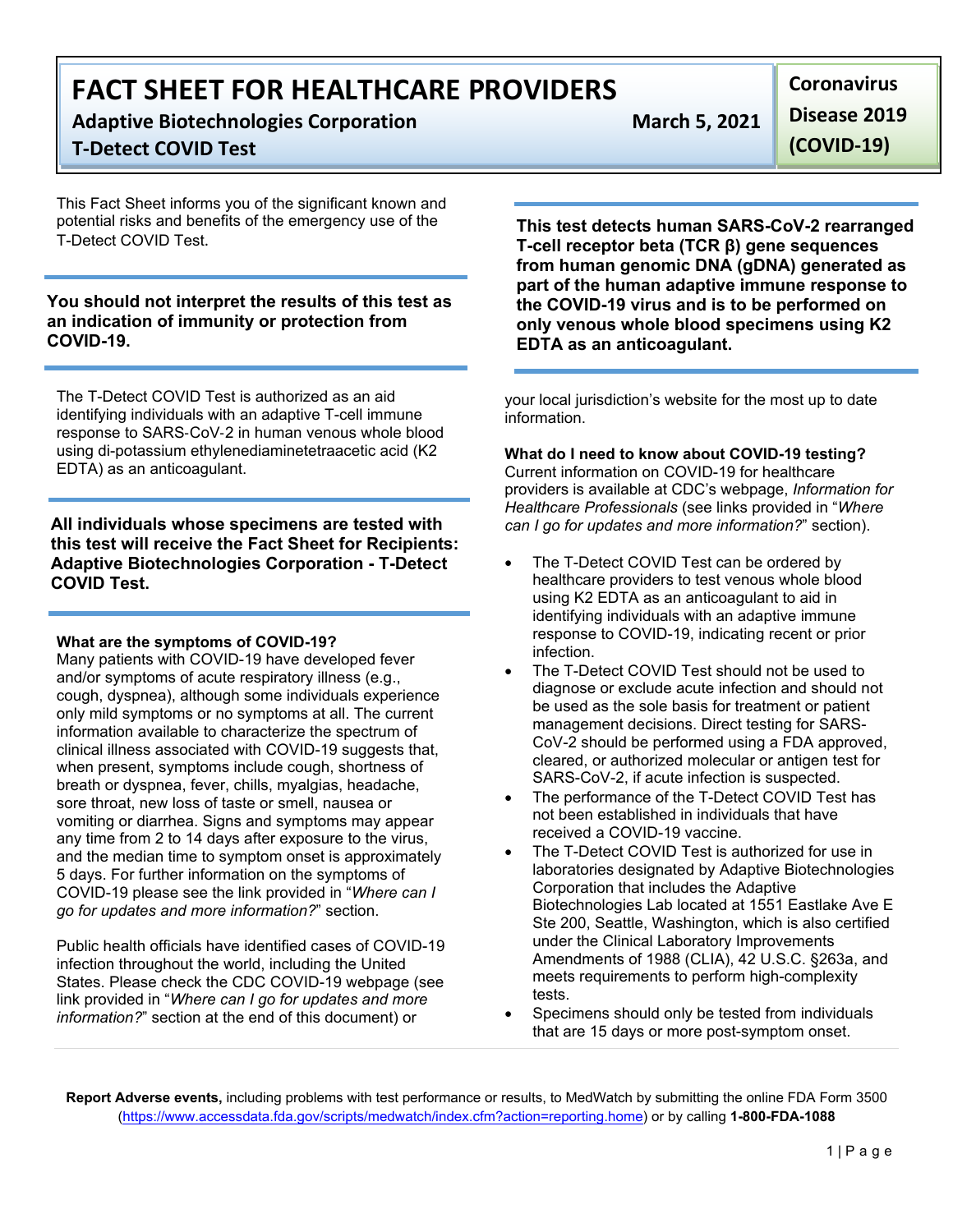**Adaptive Biotechnologies Corporation March 5, 2021 T-Detect COVID Test**

Specimens should be collected with appropriate infection control precautions. Current guidance is available at the CDC's website (see links provided in "*Where can I go for updates and more information?*" section).

When collecting and handling specimens from individuals suspected of being infected with COVID-19, appropriate personal protective equipment should be used as outlined in the CDC *Interim Laboratory Biosafety Guidelines for Handling and Processing Specimens Associated with Coronavirus Disease 2019 (COVID-19)*. For additional information, refer to CDC *Interim Guidelines for Collecting, Handling, and Testing Clinical Specimens from Persons Under Investigation (PUIs) for Coronavirus Disease 2019 (COVID-19) (*see links provided in "*Where can I go for updates and more information?*" section).

#### **What does it mean if the specimen tests positive for an adaptive T-cell immune response against the virus that causes COVID-19?**

A positive test result with the T-Detect COVID Test indicates that an adaptive T-cell immune response to SARS-CoV-2 was detected, and the individual has potentially been exposed to COVID-19. It may take several days after initial infection to prime and expand adaptive T cell immune responses, although the duration of time the adaptive T cell immune responses are present is not well characterized for SARS-CoV-2. If an adaptive T-cell immune response to SARS-CoV-2 was detected, it often indicates a past infection but does not exclude recently infected patients who are still contagious and may infect others with COVID-19.

The clinical significance of a positive *adaptive T-cell immune response to SARS*-*CoV*-*2* result for individuals that have received a COVID-19 vaccine is unknown.

*At this time, it is unknown how long the T-cell immune response persists following infection and if any protection may be conferred by the presence of a T-cell immune response.*

*Incorrect assumptions of immunity may lead to premature discontinuation of physical distancing* 

**Coronavirus Disease 2019 (COVID-19)**

*requirements and increase the risk of infection for individuals, their households and the public.* 

*Regardless of the test result, individuals should continue to follow CDC guidelines to reduce the risk of infection, including social distancing and wearing masks.*

False positive results may occur due to cross-reactivity with other microorganisms or other possible causes.

The T-Detect COVID Test has been designed to minimize the likelihood of false positive test results. However, in the event of a false positive result, risks include an increased risk of infection to the patient or other individuals by exposure to persons with active COVID-19. If a recent infection is suspected a false positive result may lead to a recommendation for isolation of the patient, monitoring of household or other close contacts for symptoms, additional testing, patient isolation that might limit contact with family or friends and may increase contact with other potentially COVID-19-infected patients, limits in the ability to work, or other unintended adverse effects.

Laboratory test results should always be considered in the context of clinical observations and epidemiological data in making patient management decisions.

All laboratories using this test must follow the standard testing and reporting guidelines according to their appropriate public health authorities.

#### **What does it mean if the specimen tests negative for**  *an adaptive T-cell immune response* **against virus that causes COVID-19?**

A negative test result with this test means that an adaptive T-cell immune response were not present in the specimen above the limit of detection. *However, patients tested early after infection may not have a detectable adaptive T-cell immune response despite active infection; in addition, it is not certain that all infected patients will develop a detectable adaptive T-cell immune response to SARS-CoV-2 infection. A negative result should not be used to rule out infection. Direct testing of SARS-CoV-2 should be* 

**Report Adverse events,** including problems with test performance or results, to MedWatch by submitting the online FDA Form 3500 (https://www.accessdata.fda.gov/scripts/medwatch/index.cfm?action=reporting.home) or by calling **1-800-FDA-1088**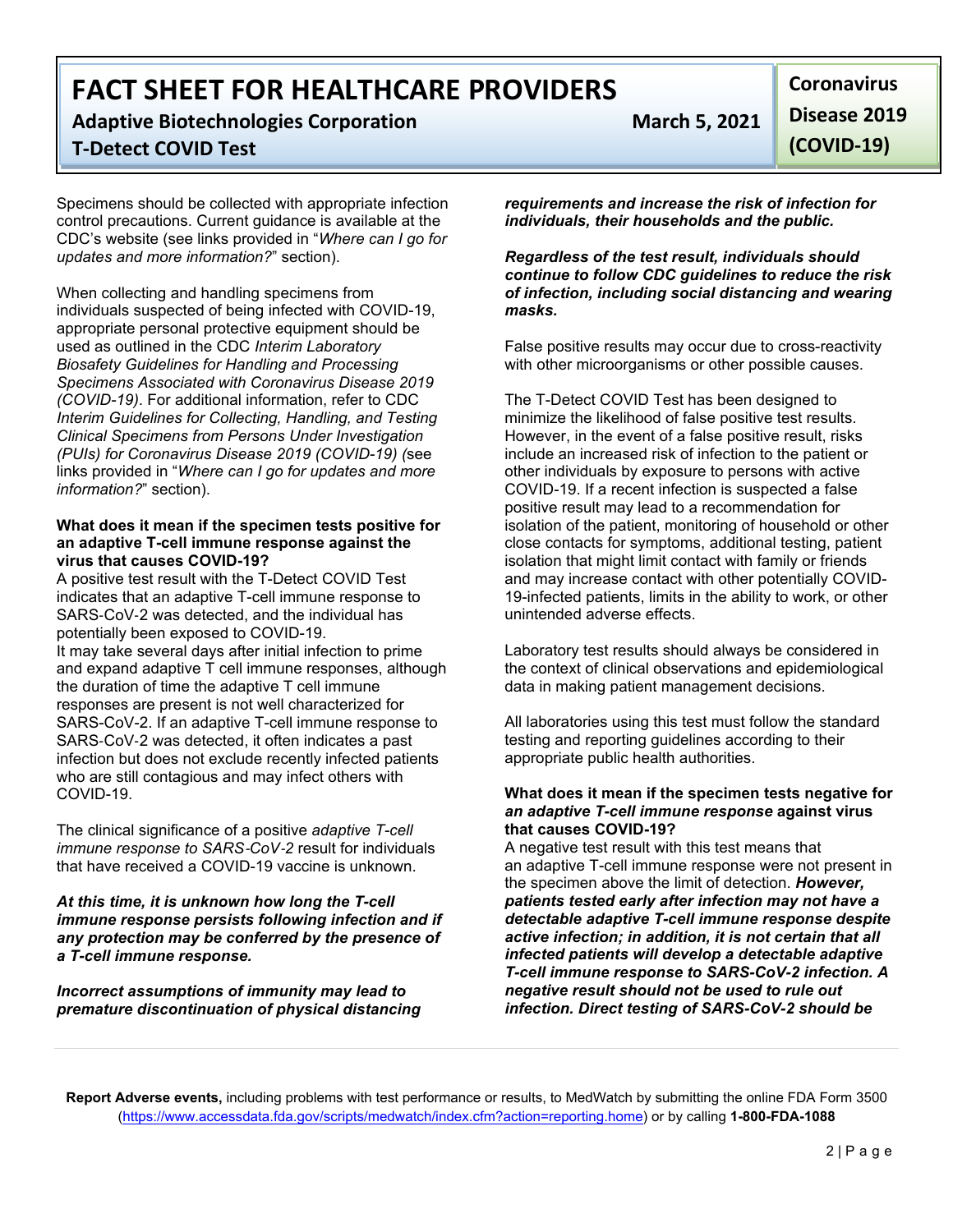**Adaptive Biotechnologies Corporation March 5, 2021**

# **T-Detect COVID Test**

#### *performed using a molecular or antigen SARS-CoV-2 assay, if acute infection is suspected.*

The sensitivity of the T-Detect COVID Test is unknown.

The clinical significance of a negative *adaptive T-cell immune response to SARS*-*CoV*-*2 result* for individuals that have received a COVID-19 vaccine is unknown.

Risks to a patient of a false negative result include: restriction of activities potentially deemed acceptable for patients with evidence of an antibody response to SARS-CoV-2, lack of monitoring of infected individuals and their household or other close contacts for symptoms resulting in increased risk of spread of COVID-19 within the community, or other unintended adverse events

The performance of this test was established based on the evaluation of a limited number of clinical specimens. The clinical performance has not been established in all circulating variants but is anticipated to be reflective of the prevalent variants in circulation at the time and location of the clinical evaluation. Performance at the time of testing may vary depending on the variants circulating, including newly emerging strains of SARS-CoV-2 and their prevalence, which change over time.

# **What is an EUA?**

The United States FDA has made this test available under an emergency access mechanism called an Emergency Use Authorization (EUA). The EUA is supported by the Secretary of Health and Human Service's (HHS's) declaration that circumstances exist to justify the emergency use of in vitro diagnostics (IVDs) for the detection and/or diagnosis of the virus that causes COVID-19.

An IVD made available under an EUA has not undergone the same type of review as an FDA-approved or cleared IVD. FDA may issue an EUA when certain criteria are met, which includes that there are no adequate, approved, available alternatives, and based on the totality of scientific evidence available, it is reasonable to believe that this IVD may be effective at diagnosing recent or prior infection with SARSCoV-2 by identifying individuals with an adaptive immune response

**Coronavirus Disease 2019 (COVID-19)**

to the virus that causes COVID-19.

The EUA for this test is in effect for the duration of the COVID-19 declaration justifying emergency use of IVDs, unless terminated or revoked (after which the test may no longer be used).

**What are the approved available alternatives?** There are no approved available alternative tests. FDA has issued EUAs for other tests that can be found at: https://www.fda.gov/emergency-preparedness-andresponse/mcm-legal-regulatory-and-policyframework/emergency-use-authorization.

**Report Adverse events,** including problems with test performance or results, to MedWatch by submitting the online FDA Form 3500 (https://www.accessdata.fda.gov/scripts/medwatch/index.cfm?action=reporting.home) or by calling **1-800-FDA-1088**